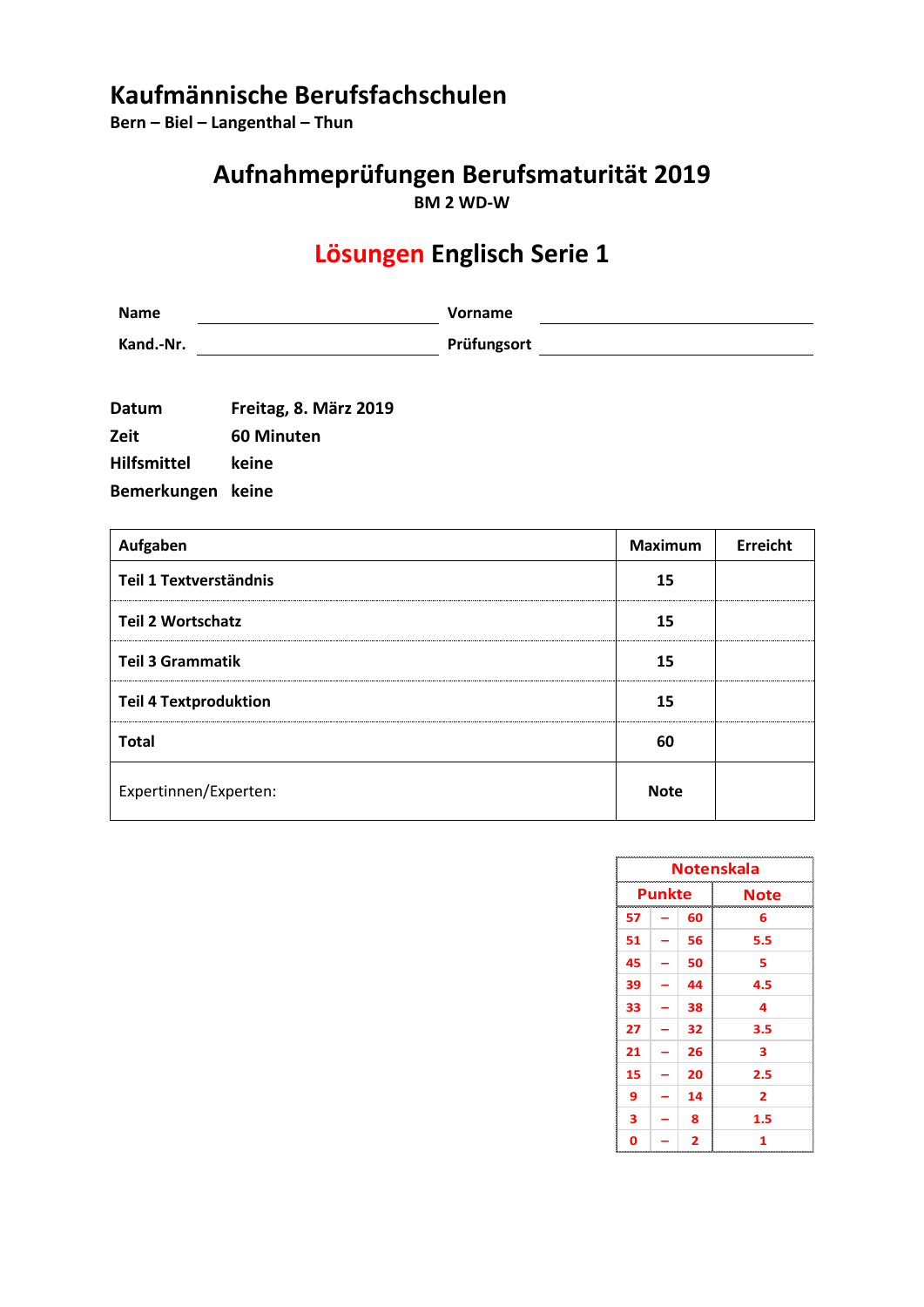

## **Lösung (Source: Norris, Roy.** *Ready for FCE. Workbook with Key***. Oxford 2008, pp. 18/19)**

**You are going to read a magazine article in which people are interviewed about technology. For questions 1-15, choose from the people (A-F) on the opposite page. The people may be chosen more than once. When more than one answer is required, these may be given in any order.**

## **Which of the people …**

| was surprised by another person's action?                      | 1. A                  |
|----------------------------------------------------------------|-----------------------|
| often has problems with machines?                              | 2.C                   |
| finds it impossible to resist buying the latest technology?    | 3. B                  |
| is frightened of some of the new technology?                   | 4. E                  |
| likes the speed with which things can be done?                 | 5./6. A/F             |
| feels that technology is important in the modern-day family?   | 7. D                  |
| doesn't agree with someone else in the family?                 | 8. C                  |
| has changed her way of thinking?                               | 9. A                  |
| doesn't like the fact that people talk to each other less now? | 10. E                 |
| wanted to be the same as other people?                         | 11. B                 |
| doesn't have much room for domestic appliances?                | 12. A                 |
| says that the way we live has changed?                         | 13. / 14. / 15. D/E/F |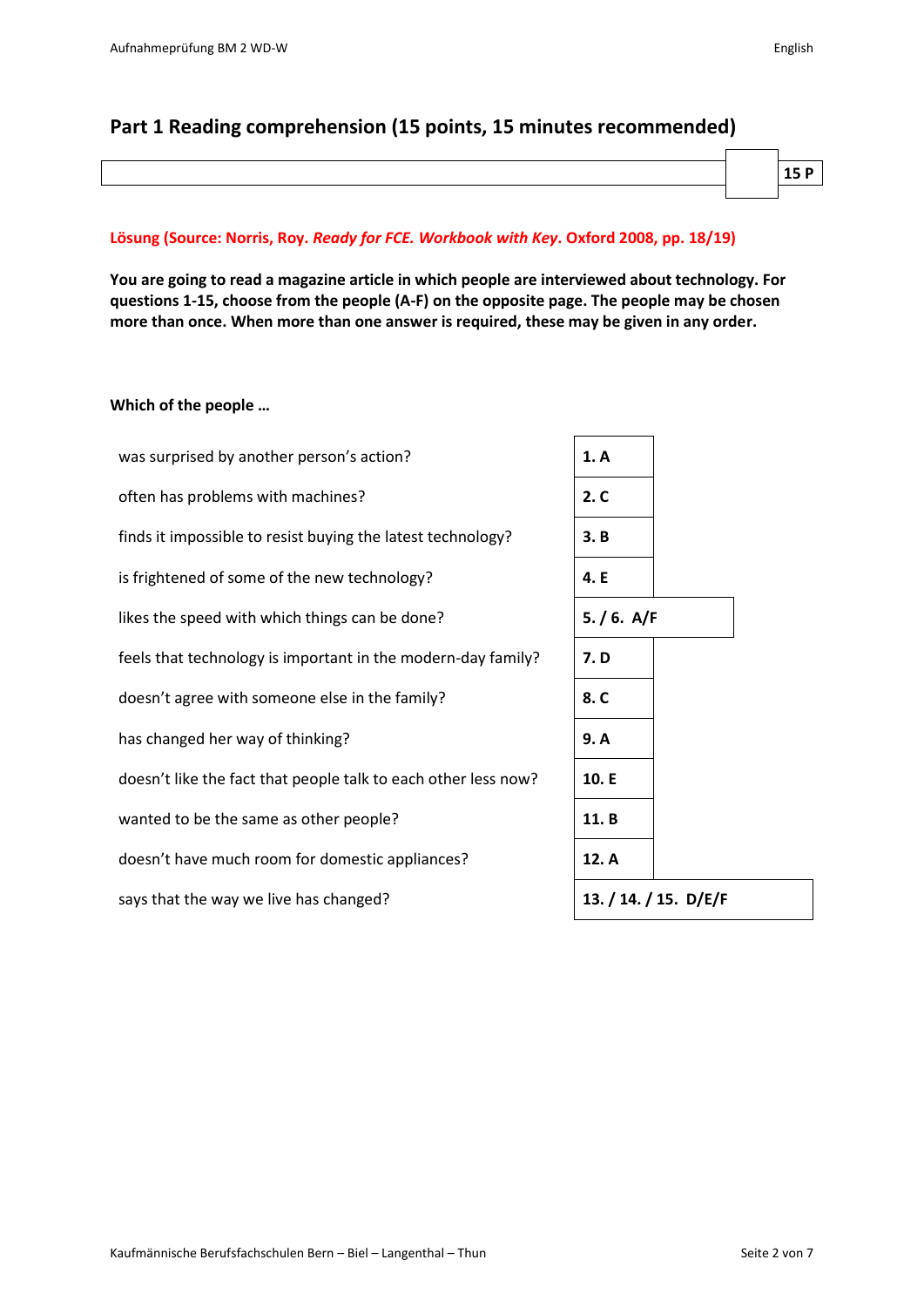## **Technology and you**

*Like it or not, technology is a fact of life. But what do you think of it all? June Avery asked some of our readers.*

#### **A Angela**

My mother bought me a microwave oven recently. I couldn't believe it – like me, she was never very keen on modern technology and there she was, buying me a microwave. I live on my own in a onebedroomed flat and it just about fits into the corner of my tiny kitchen. I have to admit, it's extremely handy, particularly as I don't have a great deal of time to cook when I get home from work. I virtually depend on it now.

## **B Barbara**

First of all, of course, we got a PC, partly because it's so useful for work, but also, I suppose, because everyone else seemed to have one. That was fine for a couple of years, but then the kids took it over with their computer games, so we got ourselves a laptop for our own exclusive use. It doesn't take up much room, and being portable we can use it in any part of the house. After that, we just couldn't help ourselves every time a new piece of technology came out – a palm top or personal organizer, a digital video camera, a video mobile phone – we just had to have it. And the more things we buy, of course, the more we want.

## **C Carol**

Our house is full of all the latest gadgets. In the kitchen alone we've got an electric carving knife, a yoghurt maker, an automatic potato peeler, a bread-making machine and a device for taking the stones out of peaches without cutting them open. As far as I'm concerned, though, they're a waste of time. They're always going wrong and my husband keeps having to mend them. I think they're more trouble than they're worth but he seems to think we couldn't get by without them.

## **D Dorothy**

Like most people we have our fair share of appliances. I couldn't imagine living without a freezer or a washing machine; and who hasn't got a cooker or a fridge nowadays? I know people had to cope without these things 40 or 50 years ago, but the world was a different place then, wasn't it? Everything's so much faster now, and in some families men and women work just as many hours as each other away from home. We couldn't do that *and* bring up children without the support of all these labour-saving devices.

## **E Elsie**

We're a bit too old for all this technology. A friend of ours says we should be on the Internet, but I can't see why, and to be honest I 'd be too scared to use it. It's all too fast for me. In the old days everything used to be so much more simple and people seemed to spend a lot more time chatting to each other.

## **F Florence**

The Internet has revolutionized people's lives, and we're no exception. We use it for everything, especially shopping. It's so much more convenient than actually going to the shops. Of course, you don't get the same personal treatment, but now that most people go to supermarkets and these large shopping centres, I really don't think you get much of that anyway nowadays. Of course, there are some things we pop out to buy such as bread or milk, but generally, once a month we make an order from the nearest hypermarket via the Internet and no more than a couple of hours later it's all packed away in the fridge or the freezer.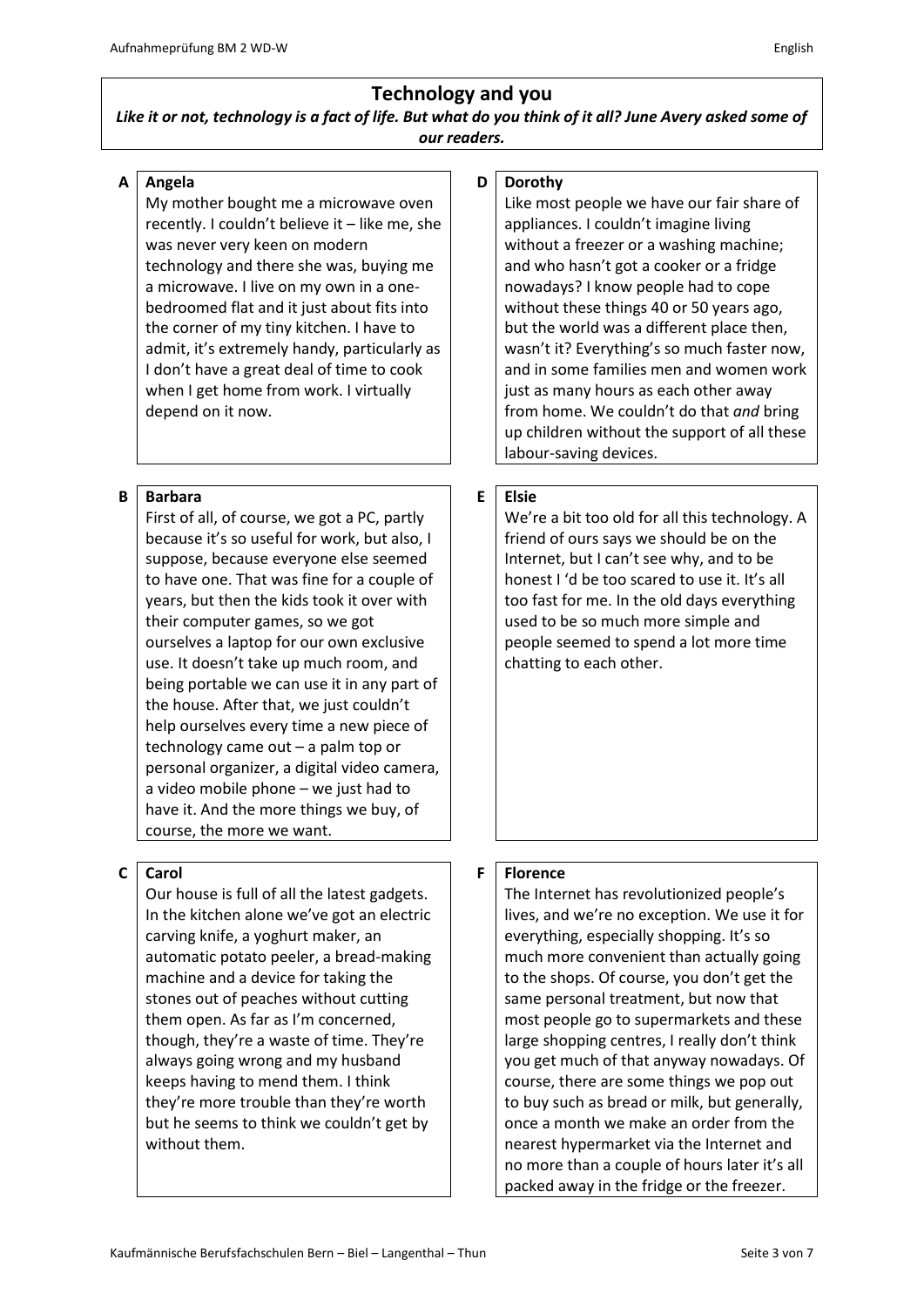## **Part 2 Vocabulary (15 points, 15 minutes recommended)**

#### **Lösungen**

**For questions 1 – 15, underline the answer (A, B, C or D) which best fits each space.**

|                                                 | 1. If you can't ____________ your promises, you shouldn't make them in the first place.                        |  |                          |  |                    |  |                                                                  |
|-------------------------------------------------|----------------------------------------------------------------------------------------------------------------|--|--------------------------|--|--------------------|--|------------------------------------------------------------------|
|                                                 | A. grab                                                                                                        |  | B. keep C. carry D. miss |  |                    |  |                                                                  |
|                                                 | 2. I was _________ with the film. I had expected it to be better.                                              |  |                          |  |                    |  |                                                                  |
|                                                 |                                                                                                                |  |                          |  |                    |  | A. disappointing B. disappointed C. disappoint D. disappointment |
|                                                 |                                                                                                                |  |                          |  |                    |  |                                                                  |
|                                                 | 3. Liam is very pleased __________ his exam results.                                                           |  |                          |  |                    |  |                                                                  |
|                                                 | A. for B. of C. over                                                                                           |  |                          |  |                    |  | D. with                                                          |
|                                                 | 4. Stop worrying ____________ your exam - everything will be fine.                                             |  |                          |  |                    |  |                                                                  |
|                                                 | A. for                                                                                                         |  | B. about C. of           |  |                    |  | D. at                                                            |
|                                                 | 5. The child was ____________ for his age.                                                                     |  |                          |  |                    |  |                                                                  |
|                                                 | A. grand B. great                                                                                              |  |                          |  | C. tall            |  | D. high                                                          |
|                                                 |                                                                                                                |  |                          |  |                    |  |                                                                  |
|                                                 | 6. ___________ me to pay the bill.                                                                             |  |                          |  |                    |  |                                                                  |
|                                                 | A. remember B. remind                                                                                          |  |                          |  | C. think           |  | D. recall                                                        |
|                                                 |                                                                                                                |  |                          |  |                    |  |                                                                  |
|                                                 | 7. We had to _______________ up a story.<br>A. give B. take                                                    |  |                          |  | C. come            |  | D. make                                                          |
|                                                 |                                                                                                                |  |                          |  |                    |  |                                                                  |
|                                                 | 8. The two boys had some common __________; they both loved football.                                          |  |                          |  |                    |  |                                                                  |
|                                                 | A. shares B. floor                                                                                             |  |                          |  | C. ground D. areas |  |                                                                  |
|                                                 | 9. She looked ___________ the words on the Internet.                                                           |  |                          |  |                    |  |                                                                  |
|                                                 | A. in                                                                                                          |  | <b>B.</b> on             |  | C. up              |  | D. after                                                         |
|                                                 |                                                                                                                |  |                          |  |                    |  |                                                                  |
|                                                 | 10. Political parties _________ millions on their campaigns.                                                   |  |                          |  |                    |  |                                                                  |
|                                                 | A. pay the control of the control of the control of the control of the control of the control of the control o |  | B. spend C. give         |  |                    |  | D. sell                                                          |
|                                                 | 11. Could you ________ me your dictionary?                                                                     |  |                          |  |                    |  |                                                                  |
|                                                 | A. borrow a B. use a B. Spend B. lend                                                                          |  |                          |  |                    |  |                                                                  |
|                                                 |                                                                                                                |  |                          |  |                    |  |                                                                  |
|                                                 | 12. He ______________ a few mistakes in the exam.                                                              |  |                          |  |                    |  |                                                                  |
|                                                 | A. did                                                                                                         |  | B. caused                |  | C. made            |  | D. wrote                                                         |
| 13. I am not very good at __________ decisions. |                                                                                                                |  |                          |  |                    |  |                                                                  |
|                                                 | A. coming B. saying                                                                                            |  |                          |  | C. doing           |  | D. taking                                                        |
|                                                 |                                                                                                                |  |                          |  |                    |  |                                                                  |
|                                                 | 14. He ran into me because he wasn't __________.                                                               |  |                          |  |                    |  |                                                                  |
|                                                 | A. watching B. seeing                                                                                          |  |                          |  | C. looking         |  | D. observing                                                     |
|                                                 |                                                                                                                |  |                          |  |                    |  |                                                                  |
|                                                 | 15. He tried to avoid ___________ my question.                                                                 |  |                          |  |                    |  |                                                                  |
|                                                 | A. answer                                                                                                      |  | B. answering             |  | C. reply           |  | D. replying                                                      |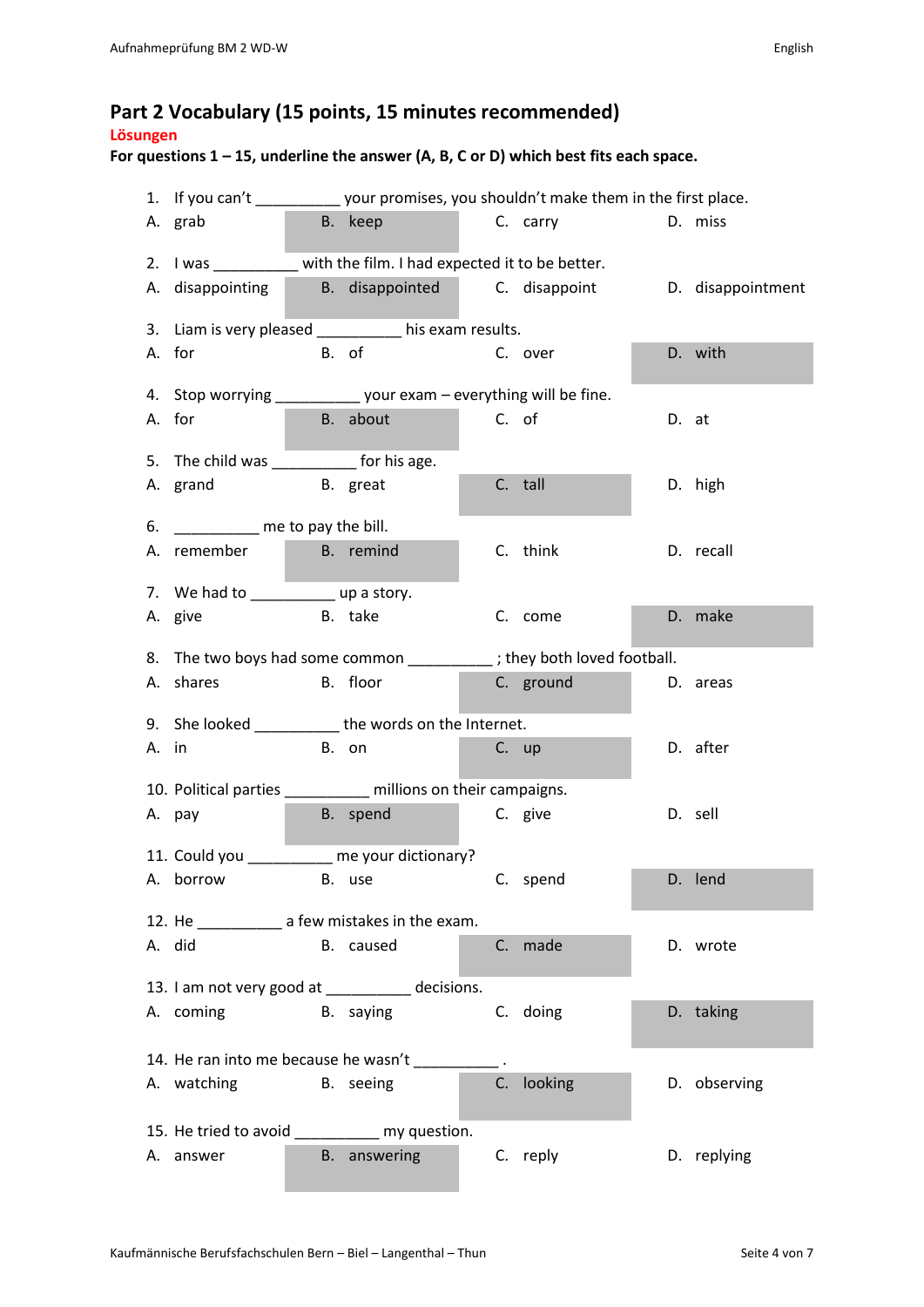# **15 P**

## **Task 1: Tenses (9 points)**

**Lösungen (Text adapted from: Hashemi, Louise; Murphy, Raymond.** *English Grammar in Use Supplementary Exercises***, 2012, 3 rd edition, p. 311.)**

#### **Read the interview below and put the verbs into the most suitable form.**

| Interviewer: | Robert, you (1) have been travelling / have been traveling (travel) in                      |  |  |
|--------------|---------------------------------------------------------------------------------------------|--|--|
|              | North America for more than one month now and (2) (you) have just arrived (just /           |  |  |
|              | arrive) here in Minneapolis. How was the journey from Kansas City to here?                  |  |  |
| Robert:      | $1(3)$ enjoyed (enjoy) it a lot especially because $1(4)$ met (meet) some really            |  |  |
|              | interesting people when $I(5)$ was travelling / was traveling (travel) on the               |  |  |
|              | Greyhound bus.                                                                              |  |  |
| Interviewer: | How long (6) were you staying / did you stay (you / stay) in Kansas                         |  |  |
|              | City?                                                                                       |  |  |
| Robert:      | Although I (7) had planned / had been planning (plan) to stay only a couple of days, I      |  |  |
|              | ended up staying there for more than a week.                                                |  |  |
| Interviewer: | How long (8) are you going to be / will you be (you / be) here for?                         |  |  |
| Robert:      | Only for a few days. $I(9)$ am visiting / am going to visit / will be visiting / will visit |  |  |
|              | (visit) a family who will show me around.                                                   |  |  |
| Interviewer: | That sounds nice - have a perfect time here in Minneapolis!                                 |  |  |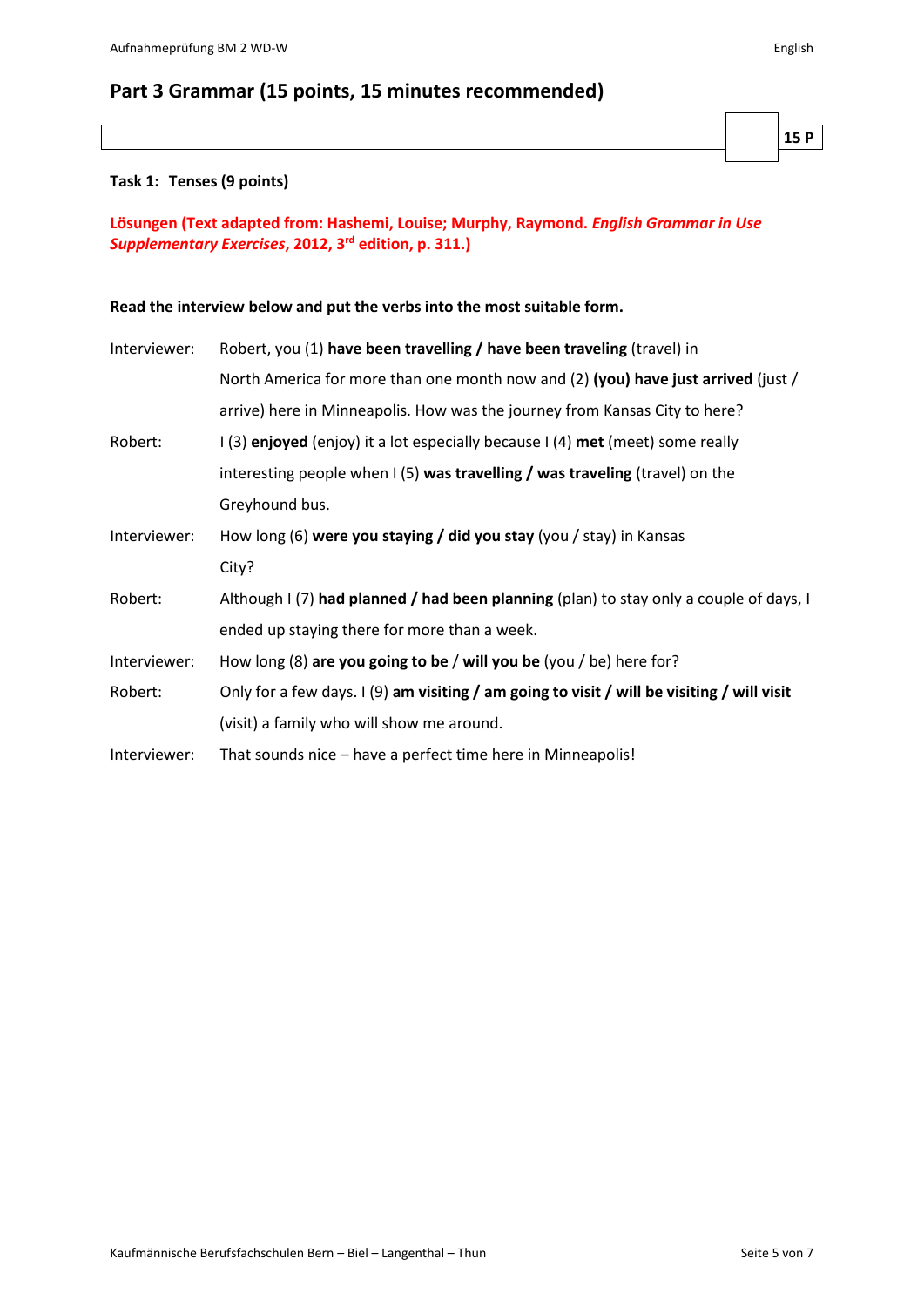## **Task 2: Multiple Choice (6 points)**

#### **Lösungen**

## **For questions 13 – 18, underline the answer (A, B, C or D) which best fits each space.**

|     | 13. I don't know as you do.<br>A. as many people | B. so much people C. a lots of people D. enough people                              |                     |                    |
|-----|--------------------------------------------------|-------------------------------------------------------------------------------------|---------------------|--------------------|
|     |                                                  |                                                                                     |                     |                    |
| 14. |                                                  | My parents didn't let me _________ late yesterday.<br>A. to stay out B. staying out | C. stay out         | D. to staying out  |
|     |                                                  |                                                                                     |                     |                    |
|     |                                                  | 15. I have just met someone ________ brother I went to college with.                |                     |                    |
|     | A. whose                                         | B. that                                                                             | C. who              | D. which           |
|     |                                                  |                                                                                     |                     |                    |
| 16. | A. to                                            | I prefer playing tennis ____________ playing squash.<br>B. than<br><b>C.</b> rather |                     | D. better          |
|     |                                                  |                                                                                     |                     |                    |
|     | 17. These houses ___________ last year.          |                                                                                     |                     |                    |
|     |                                                  | A. constructed B. were constructing                                                 | C. were constructed | D. had constructed |
|     |                                                  |                                                                                     |                     |                    |
|     |                                                  | 18. I didn't like the book. It was _____________ a stupid story.                    |                     |                    |
|     | A. so                                            | B. such                                                                             | C. very             | D. much            |